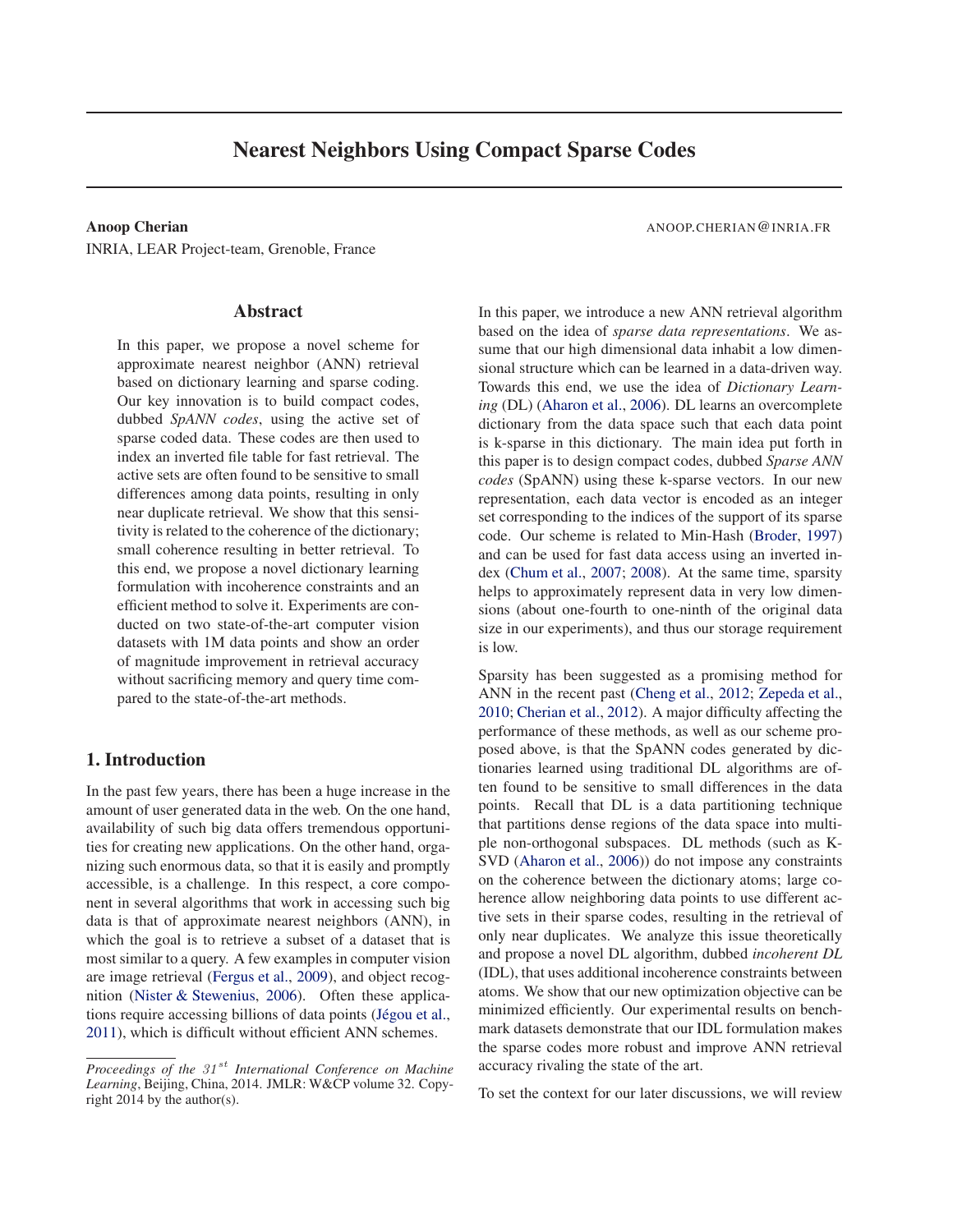in the next section, prior literature on the problem of ANN retrieval. Before we proceed, let us first introduce our notations.

**Notations:** We use  $\mathcal{I}_p = \{1, 2, \dots, p\}$ , that is, the first p natural numbers. The notation  $a, b$  stands for the angle between two vectors  $\boldsymbol{a}$  and  $\boldsymbol{b}$ . We will use  $\mathbf{I}_n$  for the  $n \times n$ identity matrix.

#### **2. Related Work**

It is well-known that when the dimensionality of data increases as high as 20, the performance of traditional ANN algorithms such as k-d trees, R-trees, etc. deteriorates [\(Beyer et al.,](#page-7-0) [1999](#page-7-0)). Of the several schemes to tackle this difficulty, one particularly effective method is locality sensitive hashing (LSH) [\(Indyk & Motwani](#page-8-0), [1998](#page-8-0)) that uses specialized hash functions to map the data to compact binary strings. Typically, the hash family selected for LSH is independent of the structural properties of the data; knowledge of which might help generate more compact hash codes. To this end, Spectral Hashing [\(Weiss et al.,](#page-8-0) [2009\)](#page-8-0) suggests minimizing the sum of Hamming distances between pairs of data points weighted by a Gaussian kernel. In [\(Liu et al.,](#page-8-0) [2011;](#page-8-0) [Raginsky & Lazebnik,](#page-8-0) [2009\)](#page-8-0), extensions to SH are provided showing better retrieval performance especially for increasing code lengths. More recently, there have been several machine learning approaches to suggested to address ANN via LSH [\(Kulis & Grauman](#page-8-0), [2009;](#page-8-0) [Liu et al.,](#page-8-0) [2012](#page-8-0); [Norouzi & Fleet,](#page-8-0) [2011](#page-8-0); [Strecha et al.,](#page-8-0) [2012](#page-8-0)). Similar to these methods, ours is also a data dependent method that learns a non-uniform tiling of the data space via learning an overcomplete dictionary. In contrast to these methods, which embeds the data into a binary space, we project the data into a set of integers, resulting in two important benefits, (i) while the representational power of LSH based techniques is  $2^m$  for an m-bit binary code, it can be shown that using our compositional model, the same representational power can be attained for k-sparse codes using a dictionary with only  $2^{\mathcal{O}(m/k)}$  atoms, and (ii) the actual number of hash bits can be made relatively independent to the length of the active set (assuming  $k \ll m$ ) by using integer hashing techniques such as Bloom filters [\(Bloom](#page-7-0), [1970\)](#page-7-0) without loss in accuracy.

A different direction in which the ANN problem has been tackled is using vector quantization. In these methods, data points are approximated by their nearest cluster centroids, typically learned using k-means on the training data [\(Tuytelaars & Schmid,](#page-8-0) [2007](#page-8-0); [Winder et al.,](#page-8-0) [2009\)](#page-8-0). The main advantage of such methods is that the centroids can be precomputed and queried very fast using inverted files. A drawback is that often a large number of centroids are required for high recall. To circumvent this problem, [\(Jegou et al.](#page-8-0), [2011\)](#page-8-0) proposes product quantization (PQ) in which the dimensions of the data are represented as a Cartesian product of independent subspaces, each subspace relatively low dimensional. In [\(Norouzi & Fleet,](#page-8-0) [2013\)](#page-8-0), orthogonal subspaces are learned which are then combined to reconstruct a query point. In [\(Babenko & Lempitsky](#page-7-0), [2012\)](#page-7-0), an enhancement to PQ is suggested by using only two subspaces, but using an efficient algorithm for computing query distances from the subspaces. While, almost all these methods assume that either the centroids or the subspaces are uncorrelated, we allow the basis to be correlated (via overcompleteness), thereby taking advantage of the redundancy between subspaces to generate compact codes. Further, we need to store only the sparse coefficients (instead of the centroids) which is significantly compressed.

Building similarity metrics on sparse codes has been investigated several times in the recent past [\(Klenk & Heidemann](#page-8-0), [2009](#page-8-0); [Cheng et al.,](#page-7-0) [2012\)](#page-7-0). Unfortunately, the adequacy of these metrics for retrieval problems is not thoroughly investigated. Sparse coding for image retrieval has been suggested in [\(Yang et al.](#page-8-0), [2009;](#page-8-0) [Wang et al.](#page-8-0), [2010;](#page-8-0) [Boix et al.](#page-7-0), [2012\)](#page-7-0). The goal of these methods is visual understanding, while we target retrieval at the descriptor level. To take an example, [\(Boix et al.,](#page-7-0) [2012](#page-7-0)) proposes a two level binary encoding scheme for image retrieval, but their final representation does not preserve any relation to the euclidean distance between the image descriptors. A sparse coding framework that approximates the inner-product distance between data points for retrieval is presented in [\(Zepeda et al.,](#page-8-0) [2010\)](#page-8-0). Their method is hindered by the instability of sparse codes, for which they provide heuristic solutions. More recently, [\(Cherian et al.](#page-8-0), [2012](#page-8-0)) proposes a hashing framework similar to our approach, but requires solving a robust optimization problem for preserving the locality of sparse codes. In [\(Zhu et al.,](#page-8-0) [2013\)](#page-8-0), a graph Laplacian, obtained from a training set, is used to enforce locality, followed by canonical correlation analysis for producing stable and generalizable hash codes. In contrast to these methods, our experiments demonstrate that our incoherent dictionary learning formulation implicitly encourages generalizability in a much simpler setting.

#### **3. Sparse Coding and ANN Retrieval**

To set the stage for further discussions, we will review the basics of dictionary learning and sparse coding in this section. Later, we will establish a connection between the euclidean distances in the original data space and the sparse representations. First, let us formally define data *sparsity*.

**Definition 1** (k-sparse). *Given a data point*  $y \in \mathbb{R}^d$ , *a*  $mapping S: \mathbb{R}^d \to \mathbb{R}^n$  *for*  $n \gg d$ , and a loss function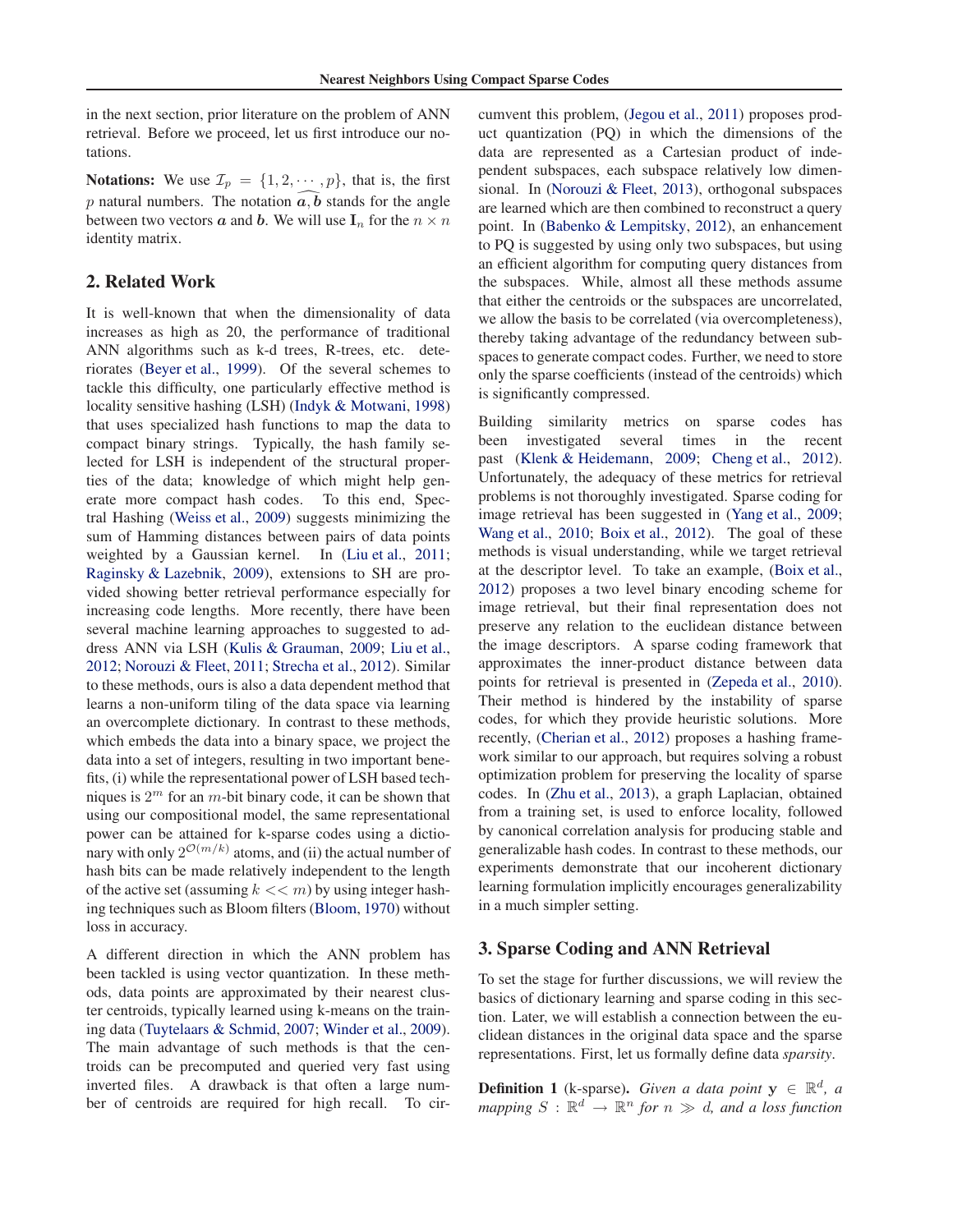<span id="page-2-0"></span> $\mathcal{L}$  :  $\mathbb{R}^d \times \mathbb{R}^n \to \mathbb{R}$ , we define  $S(\mathbf{y})$  to be k-sparse, if  $|\operatorname{Supp}(S(\mathbf{y}))| = k, (k \ll d)$  *and*  $\mathcal{L}(\mathbf{y}, S(\mathbf{y})) \leq \delta, (\delta > 0)$ *where* Supp *represents the support function and* | . | *defines the set cardinality. We will denote a k-sparse representation of a data point* **y** *as*  $S_k(\mathbf{y})$ *.* 

Let  $y \in \mathbb{R}^d$  be a data point and given a dictionary  $B \in$  $\mathbb{R}^{d \times n}$  with  $\mathbf{b}_i, i \in \mathcal{I}_n$  as its columns such that  $\mathbf{x} = S_k(\mathbf{y})$ in B. Then, finding x can be cast as the following optimization problem,

$$
S_k(\mathbf{y}) := \operatorname*{argmin}_{\mathbf{x}} \|\mathbf{y} - \mathbf{B}\mathbf{x}\|_2^2 \text{ subject to } \|\mathbf{x}\|_0 = k. \tag{1}
$$

It is well-known that solving (1) is NP-hard, but a sub-optimal solution can be obtained using greedy schemes such as *orthogonal matching pursuit* (OMP) [\(Tropp & Gilbert,](#page-8-0) [2007](#page-8-0)). Although, (1) can be solved more optimally using its closest convex relaxation via the  $\ell_1$  norm [\(Efron et al.,](#page-8-0) [2004](#page-8-0)), most of these techniques are computationally expensive, which is a primary concern for problems such as ANN.

In  $(1)$ , we assumed that **B** is known, which is seldom true in general problems. To address this difficulty, DL techniques have been suggested, in which one learns a dictionary from the data itself by solving a variant of  $(1)$ , but with  $\bf{B}$  also as an unknown. Given a training dataset  $v_i, i \in \mathcal{I}_N$ , the DL problem is cast as follows:

$$
\min_{\mathbf{B}, \mathbf{x}_i, i \in \mathcal{I}_N} \sum_{i=1}^N \|\mathbf{y}_i - \sum_j \mathbf{x}_i^j \mathbf{b}_j\|_2^2 + \lambda \|\mathbf{x}_i\|_1, \qquad (2)
$$

where  $x_i^j$  denotes the j-th dimension of the coefficient vector  $x_i$  and  $\lambda$  is a suitable regularization. The atoms are generally constrained to have unit norm to avoid scaling issues. Although (2) is non-convex, it is convex in either **B** or  $x_i$ 's (thanks to the  $\ell_1$  regularization, instead of  $\ell_0$ ) and thus can be solved efficiently to a local minimum using block coordinate descent [\(Aharon et al.](#page-7-0), [2006](#page-7-0)).

One property of the dictionary that is important to our scheme is *coherence*,  $\mu$ , defined as:

$$
\mu = \max_{i \neq j} |\mathbf{b}_i^T \mathbf{b}_j|, \ \forall i, j \in \mathcal{I}_n. \tag{3}
$$

Now, we have all the ingredients necessary to establish a connection between ANN retrieval and sparse coding.

**Theorem 1** (Distances). Let  $y_1, y_2 \in \mathbb{R}^d$  be two zero*mean data points,*  $\mathbf{B} \in \mathbb{R}^{d \times n}$  *be a dictionary with coherence*  $\mu$ , and let  $\|\mathbf{y}_i - \mathbf{B}\mathbf{x}_i\|_2^2 \leq \delta_i^2$ , for k-sparse vectors  $\mathbf{x}_i$ ,  $i \in \{1, 2\}$ *. Then,* 

$$
\|\mathbf{y}_1 - \mathbf{y}_2\|_2 \le \delta_1 + \delta_2 + \sqrt{1 + (n-1)\mu} \|\mathbf{x}_1 - \mathbf{x}_2\|_2.
$$
 (4)

*Proof.* Assuming spherical balls with centers  $\mathbf{t}_i = \mathbf{B}\mathbf{x}_i$ , with locus  $y_i$ , and radii  $\delta$ , it can be shown that

$$
\|\mathbf{y}_1 - \mathbf{y}_2\|_2 \le \max_{\|\mathbf{r}_1\|_2 = \|\mathbf{r}_2\|_2 = 1} \|\mathbf{t}_1 - \delta_1 \mathbf{r}_1 - \mathbf{t}_2 - \delta_2 \mathbf{r}_2\|_2,
$$
\n(5)

$$
\leq \delta_1 + \delta_2 + ||\mathbf{B}||_2 ||\mathbf{x}_1 - \mathbf{x}_2||_2, \tag{6}
$$

where the last result is obtained from the definition of  $t_i$ 's, followed by applying the triangle inequality and the Cauchy-Schwartz inequality. From Gershgorin's theorem, we have  $\|\mathbf{B}\|_{2}^{2} \leq \|\mathbf{B}^{T}\mathbf{B}\|_{\infty}$  which can be upper-bounded by  $1 + (n - 1)\mu$  using the definition of  $\mu$ . Substituting this upper-bound instead of  $\|\mathbf{B}\|_2$  in (6), we have the desired result.  $\Box$ 

Building on Theorem 1, we will now introduce our compact data representation for NN retrieval.

#### **4. Sparse ANN Codes**

As is clear from our previous discussions, each atom in the dictionary represents a non-orthogonal subspace. Sparse coding seeks a new subspace that is a sparse linear combination of the atoms that hosts a given data vector. If the data vector is exactly k-sparse in B, then there is a unique combination of  $k$  subspaces from the dictionary for this data vector as formally stated in the following proposition which can be proved directly by invoking a contradiction.

**Proposition 1.** If  $\mathbf{y} = \sum_{i=1}^k \mathbf{x}^j \mathbf{b}_{\mathcal{A}_j}$ , where  $\mathcal{A}_j$  denotes the *j*-th atom in a basis active set A and if  $\mu$  < 1, then OMP *will find this active set uniquely.*

This implies that the k atoms can be used as *representatives* for a subset of the data, thus producing a data partitioning as shown in Figure [1.](#page-3-0) Our main idea is to build compact ANN codes using these atoms, dubbed *Sparse ANN codes* (SpANN).

**Definition 2** (SpANN codes)**.** *Suppose for a data point* y*, let the k-sparse code be*  $S_k(y)$ *. Then, the* SpANN code  $\mathrm{SpANN}_k(\mathbf{y})$  *is defined as the set of k indices corresponding to the support of*  $S_k(\mathbf{y})$ *.* 

To make our representation clear, let us take a simple example.

**Example 1.** *Assume*  $y \in \mathbb{R}^{100}$  *and let*  $x = S_3(y)$  *where*  $\mathbf{x} \in \mathbb{R}^{1000}$ . Let  $\text{Supp}(\mathbf{x}) = {\mathbf{x}^{25}, \mathbf{x}^{49}, \mathbf{x}^{972}}$  *correspond to the non-zero dimensions in* x*. Then, we have*  $SpANN<sub>3</sub>(**y**) = {25, 49, 972}.$ 

There exists several efficient methods for encoding integer sets into binary bits (such as Bloom filters [\(Bloom](#page-7-0), [1970](#page-7-0))), enabling efficient access using an inverted file. A drawback our representation is that SpANN codes are invariant to data scaling, as formally stated below.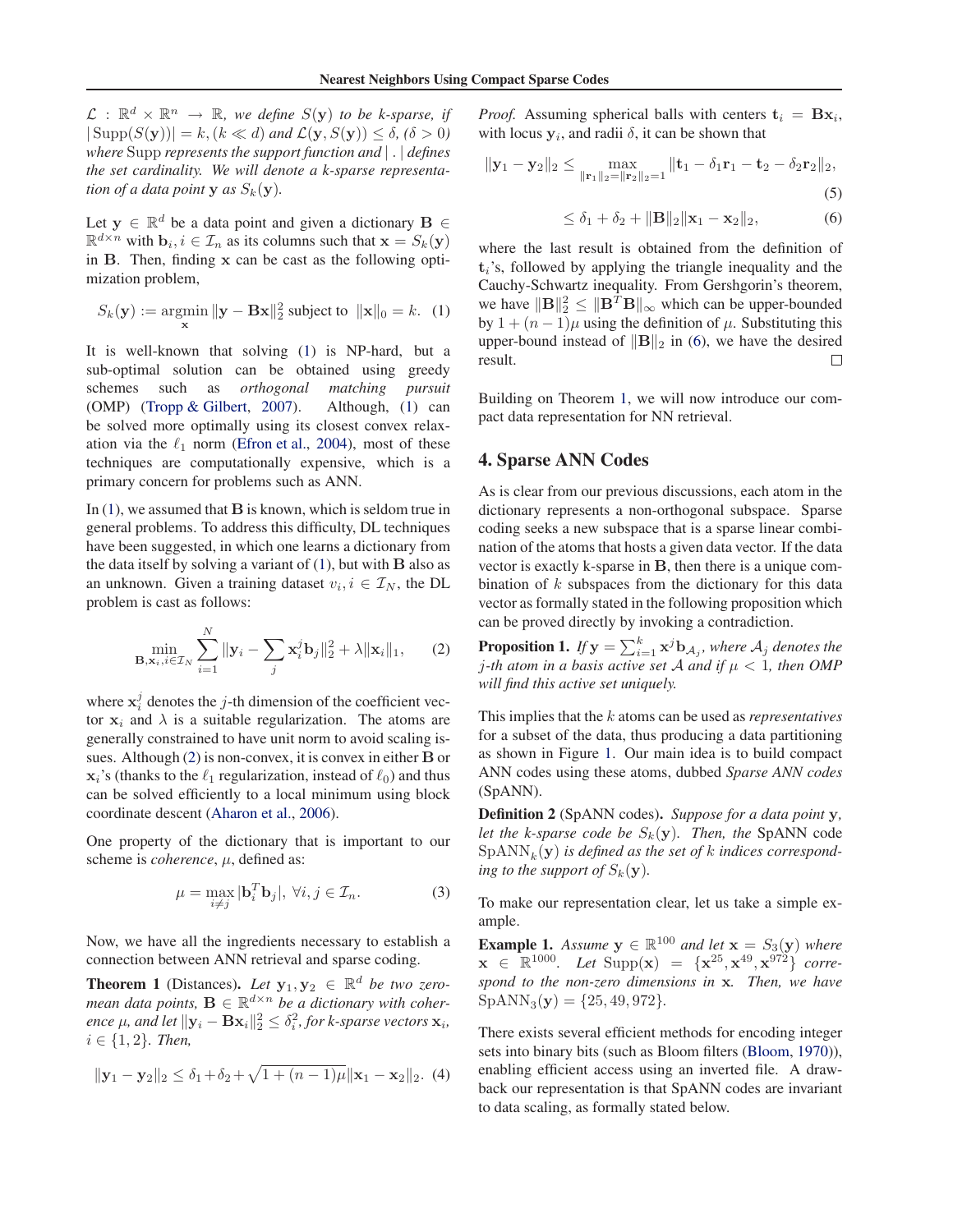<span id="page-3-0"></span>

Figure 1. A schematic representation of the non-uniform tiling of the data space introduced by SpANN codes for 3-sparse case. The dotted lines indicate the data space axis, while the solid lines indicate the basis. The figure highlights the region in which a 3-sparse code will use only basis  $\mathbf{b}_2$ ,  $\mathbf{b}_4$ ,  $\mathbf{b}_5$  in its SpANN representation.

**Proposition 2.** *For*  $y \in \mathbb{R}^d$ ,  $\text{SpANN}(y) = \text{SpANN}(wy)$ , *for*  $w \in \mathbb{R} \backslash \{0\}$ *.* 

However, by storing the sparse codes associated with all the data points having the same SpANN code in an inverted file bucket, the ANN can be found using a linear scan on these sparse codes using Theorem [1.](#page-2-0) As observed in [\(Gordo & Perronnin](#page-8-0), [2011\)](#page-8-0), using an asymmetric distance in which the query point is not sparse coded, is empirically seen to provide better retrieval performance. It is assumed that each such inverted file bucket will contain only a few data points mapped into it. Note that, we need to store only the sparse codes instead of the original data points, thus enabling compressed storage.

The following theorem establishes a connection between the SpANN codes and the angle between the corresponding data vectors. Since our codes are invariant to data scaling, we assume the data vectors are unit normalized.

**Theorem 2.** *For any two zero-mean unit-norm data vectors*  $\mathbf{y}_1$  *and*  $\mathbf{y}_2$ *, let*  $\mathbf{x}_i = S_k(\mathbf{y}_i)$  *and*  $T_i = \text{SpANN}_k(\mathbf{y}_i)$ *for*  $i \in \{1, 2\}$ *. Suppose*  $||y_1 - y_2||_2 \le \delta_1 + \delta_2$  *where*  $\|\mathbf{y}_i - \mathbf{B}\mathbf{x}_i\|_2 \leq \delta_i$ . Then, for a probability defined on the *volume of overlap of two hypershperes with centroids*  $y_i$ , *locus*  $\mathbf{t}_i = \mathbf{B}\mathbf{x}_i$ *, and radii*  $\delta$ *, Prob*  $(|T_1 \cap T_2| = k)$  monotonically increases *with decreasing*  $\widehat{y_1, y_2}$ .

*Proof.* The proof is a direct extension of [\(Gromov,](#page-8-0) [1987](#page-8-0))[Theorem 1.A].  $\Box$ 

Theorem 2 says that as the angle between the data points decreases, there is an increasing probability that their SpANN codes match exactly. From another perspective,

the theorem suggests that by using  $|T_1 \cap T_2| \ge \eta$ , for some  $\eta < k$ –that is, to look at neighboring subspaces of  $y_1$  that overlaps with at least  $\eta$  subspaces of  $y_2$ – will have a nonzero probability of finding the ANN. Using this intuition, we will rank the SpANN codes of the database points according to their basis overlap with the SpANN codes of a query point, and will explore the inverted file buckets of only those codes that overlaps by more than  $\theta$  indices. Towards this end, we can in fact use the more standard *Jaccard distance* [\(Jaccard](#page-8-0), [1901\)](#page-8-0), given by $|T_1 \cap T_2|/|T_1 \cup T_2|$ , for comparing the SpANN codes, for which efficient hashing schemes exist for fast lookup [\(Chum & Matas](#page-8-0), [2010\)](#page-8-0). Algorithm 1 summarizes the steps involved for populating the inverted file and query retrieval using SpANN codes.

| Algorithm 1 SpANN Indexing and Retrieval |  |  |  |
|------------------------------------------|--|--|--|
|------------------------------------------|--|--|--|

- 1: **Input:** B, Y, k,  $\theta$ , H{an inverted index}
- 2: **Output:** y ∗
- 3: **for all**  $y_i \in Y$  **do**
- 4: Compute  $\mathbf{x}_i = S_k(\mathbf{y}_i)$  and  $T_i = \text{SpANN}_k(\mathbf{y}_i)$ .
- 5:  $\mathcal{T} \leftarrow \mathcal{T} \cup \{T_i\}$
- 6:  $H(T_i)$  ←  $H(T_i) \cup x_i$  {assign a location to  $x_i$  in the hash bucket  $H(T_i)$

```
7: end for
```
- 8: Given a query q, compute  $T_q = \text{SpANN}_k(q)$ ,
- 9:  $\hat{\mathcal{T}} \leftarrow \text{Jaccard}(T_q, h) \geq \eta, \forall h \in \mathcal{T}$
- 10:  $\mathbf{x}^* \leftarrow \operatorname{argmin}_{\forall \mathbf{x} \in H(\hat{\mathcal{T}})} ||q \mathbf{B}\mathbf{x}||_2.$

11:  $y^*$  associated with  $x^*$ .

The next theorem connects the subspace overlap with the coherence of the dictionary.

**Theorem 3.** Let  $y_1, y_2$  be two zero-mean unit norm data *points and let*  $\bf{B}$  *be a dictionary with coherence*  $\mu$ *. Let*  $T_i$  =  $\text{SpANN}_k(\mathbf{y}_i)$  *for*  $i \in \mathcal{I}_2$ *. If*  $T_1 \neq T_2$ *, then there exists a*  $k'$ *,*  $1 \leq k' < k$  and  $T'_i = \text{SpANN}_{k'}(\mathbf{y}_i)$ , such that  $T'_1 = T'_2$  if and only if *there exists*  $\mathbf{b}_j$  *for which*  $|\mathbf{y}^T \mathbf{b}_j| > \sqrt{\frac{1}{2}(1 + \mu)}$ .

*Proof.* Let  $cos\theta = \mu$  so that  $\sqrt{\frac{1}{2}(1 + \mu)} = cos\frac{\theta}{2}$ . To prove the *if* part: suppose  $\exists$ **b**<sub>i</sub> such that  $|\mathbf{b}_i^T \mathbf{y}| > \sqrt{\frac{1}{2}(1 + \mu)}$ , then  $\widehat{b_i, y} < \frac{\theta}{2}$ . This means  $b_i$  is the most correlated dictionary atom to y and thus will be selected by OMP in the first step. If not, there must exist another basis  $\mathbf{b}_j$  such that this condition is satisfied. In such a case,  $\mathbf{b}_i^T \mathbf{b}_j < \mu$ , which contradicts the condition that the coherence of the dictionary is  $\mu$ . To prove the *only if* part: assume  $\exists k' : 1 \leq$  $k' < k$  such that  $T_1 = T_2 = T = \{i_1, i_2, \dots, i_{k'}\}$ . Without loss of generality, let  $\mathbf{b}_{i_1}$  be the most correlated atom to y and thus will be selected by OMP in its first step, from which the result follows. $\Box$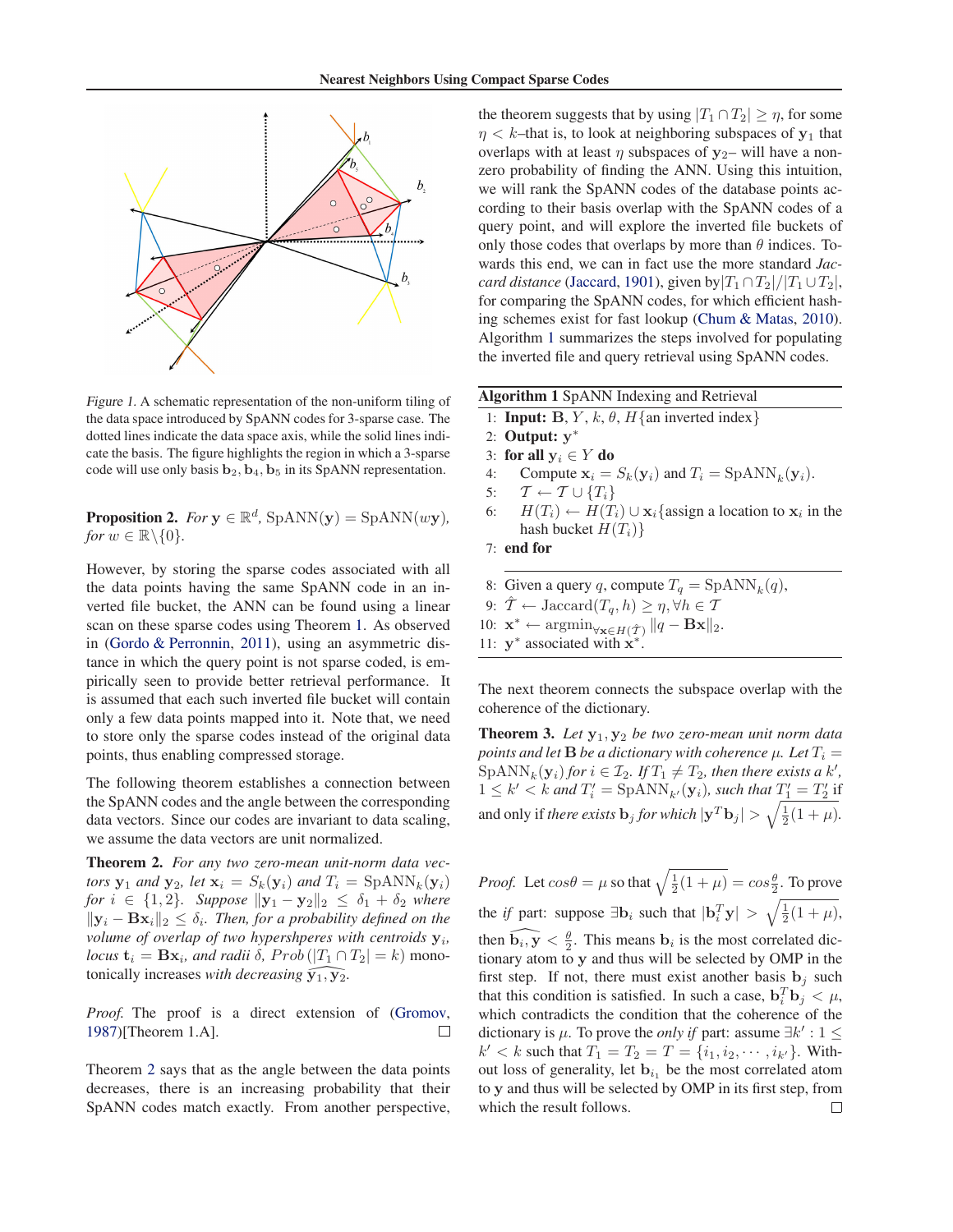<span id="page-4-0"></span>Theorem [3](#page-3-0) shows that the sensitivity of SpANN codes is related to the coherence of the dictionary. Lower coherence implies larger apex angles for the atoms. As a result, their chance to be included in active sets of neighboring data points is higher. Traditional DL schemes do not allow any control on the coherence (empirically, they are seen to cohere by more than 90% for the data used in our experiments). This motivates us to build a novel formulation of [\(2\)](#page-2-0) that incorporates incoherence constraints.

#### **5. Incoherent Dictionary Learning**

The problem of learning incoherent dictionaries has been dealt with through heuristic approximations [\(Yaghoobi et al.,](#page-8-0) [2010\)](#page-8-0) using parametric models, or in a theoretical setting with stochastic assumptions on the dictionary [\(Arora et al.,](#page-7-0) [2013](#page-7-0)). Another class of methods incorporate additional incoherence regularizations of the form  $\|\mathbf{B}^T\mathbf{B} - I\|_{\text{F}}^2$  into the DL objective [\(Lin et al.,](#page-8-0) [2012;](#page-8-0) [Ramirez et al.](#page-8-0), [2010](#page-8-0)). However, these methods have two shortcomings, namely (i) they do not offer any explicit control over coherence and (ii) empirically, it is often found to be difficult to reduce the coherence to arbitrarily low values. To circumvent these problems, in this paper, we propose a novel DL formulation that incorporates incoherence explicitly. Before showcasing our formulation, we review a result on the minimum coherence achievable by any overcomplete dictionary.

**Proposition 3.** For any dictionary  $\mathbf{B} \in \mathbb{R}^{d \times n}$  such that  $n > d$ , assuming  $d = dim(span(\mathbf{B}))$ , the minimum coher*ence*  $\mu_{min}$  *is given by:* 

$$
\mu_{min} = \mu(\mathbf{B}) \ge \sqrt{\frac{n-d}{d(n-1)}}.
$$
 (7)

*Proof.* See [\(Benedetto & Kolesar,](#page-7-0) [2006](#page-7-0))[Theorem IV.2].  $\Box$ 

Now, let us reformulate [\(2\)](#page-2-0) with constraints on the maximum coherence between the atoms:

$$
\min_{\mathbf{B}, X} \frac{1}{2} \sum_{i=1}^{N} \|\mathbf{y}_i - \sum_{j=1}^{n} \mathbf{b}_j \mathbf{x}_i^j\|_2^2 + \lambda \|\mathbf{x}_i\|_1
$$
  
subject to 
$$
\|\mathbf{B}_{\sim k}^T \mathbf{b}_k\|_{\infty} \le \gamma; \forall k \in \mathcal{I}_n,
$$
 (8)

where  $\mathbf{B}_{\sim k}$  is the dictionary B with the k-th atom removed, and  $\gamma$  is a constant;  $\mu_{min} \leq \gamma \leq 1$  and controls the allowed dictionary coherence. Recall that  $|| v ||_{\infty}$  corresponds to the maximum of the absolute values of entries in an input vector  $v$ . Compared to the traditional DL formulation, the only non-trivial part in (8) is to solve for B which we consider in details next.

We can rewrite the DL part of  $(8)$  as:

$$
\min_{\mathbf{B}} \frac{1}{2} \sum_{i=1}^{N} \|\mathbf{y}_i - \sum_{j=1}^{n} \mathbf{b}_j \mathbf{x}_i^j\|_2^2 + \beta \|\mathbf{x}_i\|_1
$$
  
subject to 
$$
\|\mathbf{B}_{\sim k}^T \mathbf{b}_k\|_{\infty} \le \gamma; \forall k \in \mathcal{I}_n
$$
 (9)

As is clear, this DL problem is non-convex, but interestingly, is convex in each dictionary atom while keeping the rest of the atoms fixed. This suggests an additional block coordinate descent scheme for each atom separately. The subproblem for solving the atom  $\mathbf{b}_k$  has the following form:

$$
\min_{\mathbf{b}_k} \frac{1}{2} \sum_{i=1}^N \|\mathbf{y}_i - \mathbf{B}_{\sim k} \mathbf{x}_i^{\sim k} - \mathbf{b}_k \mathbf{x}_i^k\|_2^2
$$

$$
\|\mathbf{B}_{\sim k}^T \mathbf{b}_k\|_{\infty} \le \gamma.
$$
 (10)

With a slight abuse of notation to avoid writing too many  $\sim$ , let  $\tilde{\mathbf{B}} = \mathbf{B}_{\sim k}$  and  $\tilde{\mathbf{z}}_i = \mathbf{x}_i^{\sim k}$ . Further, let us generically refer the dictionary atom under consideration by dropping the subscript  $k$ , then we concisely rewrite (10) as:

$$
\min_{\mathbf{b}} \frac{1}{2} \sum_{i=1}^{N} \|\mathbf{y}_i - \tilde{\mathbf{B}} \tilde{\mathbf{z}}_i - \mathbf{b} z_i\|_2^2
$$
\nsubject to 
$$
\tilde{\mathbf{B}}^T \mathbf{b} \le \gamma \mathbf{1}, -\tilde{\mathbf{B}}^T \mathbf{b} \le \gamma \mathbf{1}, \qquad (11)
$$

where the scalar  $z_i = \mathbf{x}_i^k$ . Further, let  $\tilde{\mathbf{y}}_i = \mathbf{y}_i - \tilde{\mathbf{B}} \tilde{\mathbf{z}}_i$ , then taking the Lagrangian of (11) using dual vectors  $\lambda_1, \lambda_2 \in$  $\mathbb{R}^n \geq 0$ , followed by setting its derivative w.r.t. b to zero, we have b in terms of the dual variables as:

$$
\mathbf{b} = \left(\sum_{i=1}^{N} z_i^2\right)^{-1} \left\{\sum_{i=1}^{N} \tilde{\mathbf{y}}_i \mathbf{z}_i + \tilde{\mathbf{B}}^T (\boldsymbol{\lambda}_2 - \boldsymbol{\lambda}_1) \right\}.
$$
 (12)

Substituting b in the Lagrangian, we have the following dual for  $(11)$ :

$$
\min_{\lambda \ge 0} \frac{1}{2} a \lambda^T \Lambda^T \tilde{\mathbf{B}} \tilde{\mathbf{B}}^T \Lambda \lambda + a \lambda^T \Lambda^T \tilde{\mathbf{B}} \beta + \gamma \|\lambda\|_1. \quad (13)
$$

where,  $a = (\sum_i z_i^2)^{-1}$ ,  $\boldsymbol{\beta} = \sum_i \tilde{\mathbf{y}}_i \mathbf{z}_i$ , the matrix  $\boldsymbol{\Lambda} =$  $[\mathbf{I}_n, -\mathbf{I}_n]$ , and  $\boldsymbol{\lambda} = [\lambda_1^T, \lambda_2^T]^T$ . Introducing  $\mathbf{A} = \tilde{\mathbf{B}}^T \boldsymbol{\Lambda}$ , we can rewrite  $(13)$  more concisely as:

$$
\min_{\lambda \ge 0} \frac{1}{2} a \|\mathbf{A}^T \boldsymbol{\lambda}\|_2^2 + a \boldsymbol{\lambda}^T \mathbf{A}^T \boldsymbol{\beta} + \gamma \|\boldsymbol{\lambda}\|_1. \tag{14}
$$

The form in (14) is a convex  $\ell_1$  regularized non-negative least squares problem and can be solved efficiently using standard toolboxes [\(Kim et al.,](#page-8-0) [2012](#page-8-0)). The various steps of the IDL algorithm are summarized in Algorithm [2.](#page-5-0) Due to the coupling of the dictionary atoms with each other through the incoherence constraints, the dictionary learning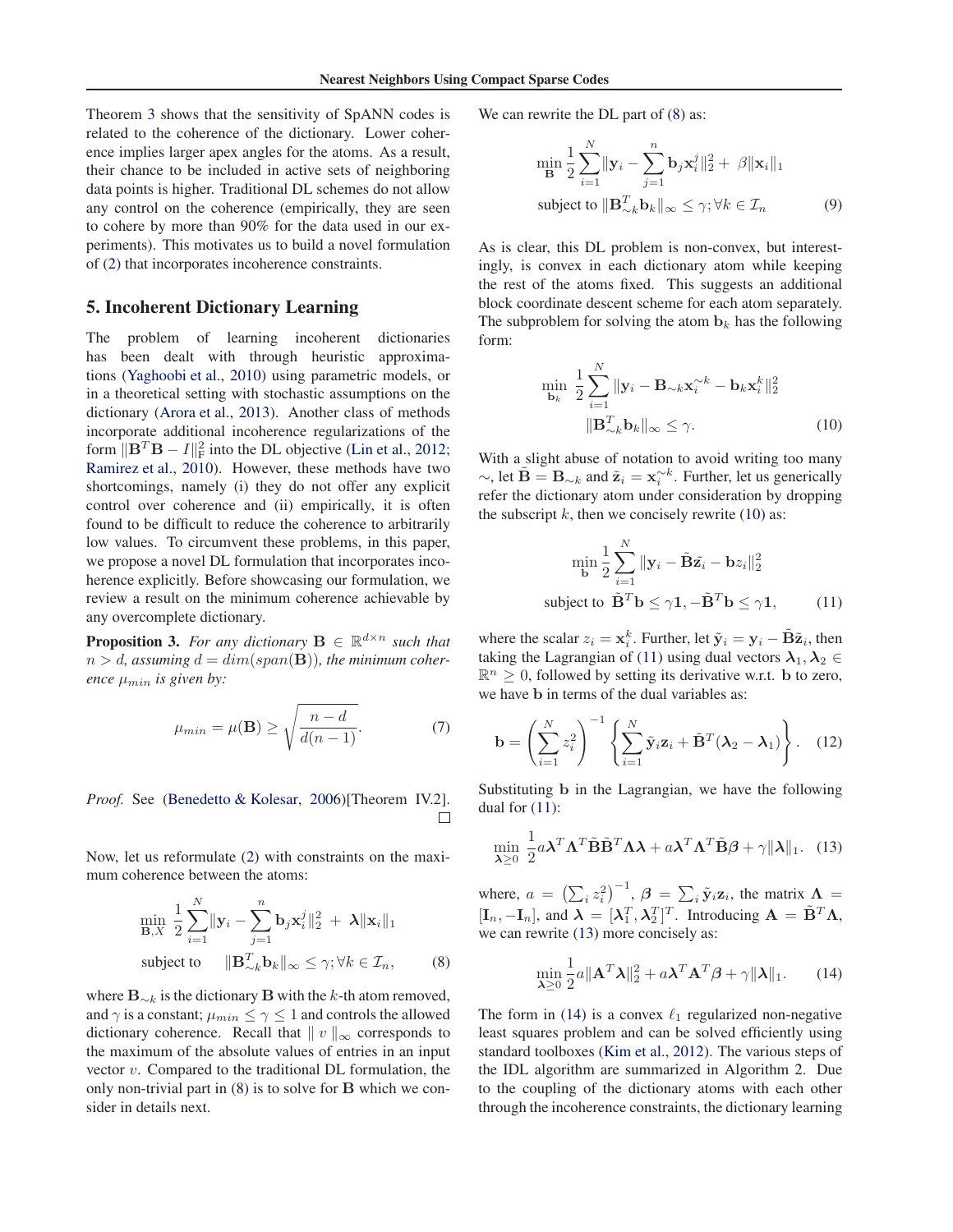<span id="page-5-0"></span>sub-problem is non-convex and thus convergence to a local minima [\(8\)](#page-4-0) is not guaranteed (similar to other approaches such as [\(Ramirez et al.,](#page-8-0) [2010\)](#page-8-0)). Empirically, it is seen to converge in less than 20 iterations for the inner loop and in about 100 iterations for the outer loop in all our experimental datasets.

**Algorithm 2** IDL Algorithm

1: **Input:**  $Y, k = 0, B_k$  { initial dictionary} 2: **Output:**  $B_{out}$ 3: **repeat** 4:  $X \leftarrow \min_{\mathbf{x}_i} ||\mathbf{y}_i - \mathbf{B}_k \mathbf{x}_i||_2^2 + \beta ||\mathbf{x}_i||_1, \forall i \in \mathcal{I}_N$ 5:  $p \leftarrow 0$ ,  $\hat{\mathbf{B}}_p = \mathbf{B}_k$ 6: **repeat** 7: **for all**  $j \in \mathcal{I}_n$  **do** 8:  $\mathbf{b}^j \leftarrow \text{from (14) and (12)}$  $\mathbf{b}^j \leftarrow \text{from (14) and (12)}$  $\mathbf{b}^j \leftarrow \text{from (14) and (12)}$  $\mathbf{b}^j \leftarrow \text{from (14) and (12)}$  $\mathbf{b}^j \leftarrow \text{from (14) and (12)}$ 9:  $\hat{\mathbf{B}}_p^j \leftarrow \frac{\mathbf{b}^j}{\|\mathbf{b}^j\|_2} \{\text{update the } j\text{-th atom }\}$ 10: **end for** 11:  $p \leftarrow p + 1$ 12: **until**  $\|\hat{\mathbf{B}}_p - \hat{\mathbf{B}}_{p-1}\|_{\text{F}} \leq \epsilon$ 13:  $\mathbf{B}_{k+1} \leftarrow \hat{\mathbf{B}}_p$ 14:  $k \leftarrow k + 1$ 15: **until** convergence 16:  $\mathbf{B}_{out} \leftarrow \mathbf{B}_k$ 

### **6. Experiments**

In this section, we will first introduce our evaluation datasets and benchmark metrics, preceding which, we will be furnishing our results comparing against several stateof-the-art ANN methods.

**Datasets and Evaluation Metric:** Our experiments are mainly based on the evaluation protocol of [\(Jegou et al.,](#page-8-0) [2011](#page-8-0)) using two publicly available ANN datasets: (i) 1M SIFT and (ii) 1M GIST descriptors. The first dataset is split into a training set with 100K 128-dimensional SIFT descriptors, a base set of 1M descriptors to be queried, and 10K query descriptors. Of the 100K training set, we use a random sample of 90K descriptors for learning the dictionary and 10K for validation. The GIST dataset consists of 960-dimensional descriptors and a training, database, and query step split of 500K, 1M, and 1K respectively. Of the training set, we use 400K descriptors for DL and 100K for validation. We also use the 1B BI-GANN dataset (Jégou et al., [2011\)](#page-8-0) consisting of one billion SIFT descriptors, which we use to evaluate our query time performance. We will use Recall@K for evaluating our algorithms (as in [\(Jegou et al.,](#page-8-0) [2011](#page-8-0))), which is defined as the proportion of the queries for which the ground truth neighbor is found in the first K retrieved points. For  $K = 1$ , this measure corresponds to the standard precision measure.



Figure 2. Recall@1 on SIFT using SpANN codes against increasingly coherent dictionaries learned using IDL for various sizes. We used 64 bit SpANN codes for all plots.

There are two parameters in our ANN scheme, namely (i) the number of dictionary atoms, and (ii) the dictionary incoherence, which are important for the performance of our method. In the following, we empirically investigate the sensitivity of these parameters against ANN accuracy. We use the SIFT validation set for these experiments, and use separate 1K descriptors from the validation set as queries. For all the experiments, we used a fixed Jaccard threshold of  $\eta = 0.33$ .

**Evaluation of IDL:** In Figure 2, we plot the Recall@1 against an increasing dictionary size and varying maximum coherences with IDL. The plot shows the accuracy for dictionary sizes 256, 512, and 1024, and maximum coherence ranging from 0.2 to 0.8 at steps of 0.1. As is clear from the plot, increasing coherence results in lower ANN accuracy. We found  $\mu = 0.2$  gave the best performance for dictionaries of sizes 256 and 512, while  $\mu = 0.3$  performed best for 1024 atoms. We use these coherences for the respective dictionaries in the experiments to follow. For highly overcomplete dictionaries (such as for SIFT with 1024 atoms), the IDL algorithm was found to converge slowly for incoherences closer to the theoretical minimum. This is not unexpected as finding optimal basis directions respecting the incoherences in such settings is difficult. We also found that for alternative incoherence models such as [\(Ramirez et al.](#page-8-0), [2010](#page-8-0)), the incoherence could not be decreased below 0.6 (for SIFT descriptors) even for large regularizations.

**Increasing Active Set Size:** Figure [3](#page-6-0) plots the Recall@1 for increasing active set size and varying dictionary sizes on our SIFT validation set. If  $n$  is the number of atoms in a dictionary, then we use  $\lceil \log_2(n) \rceil$  bits to encode each integer in the active set to access the inverted file table. For all data points having the same active set, we store  $M$  floating point sparse active coefficients for each point, in the disk for the linear scan (note that we do not need to store the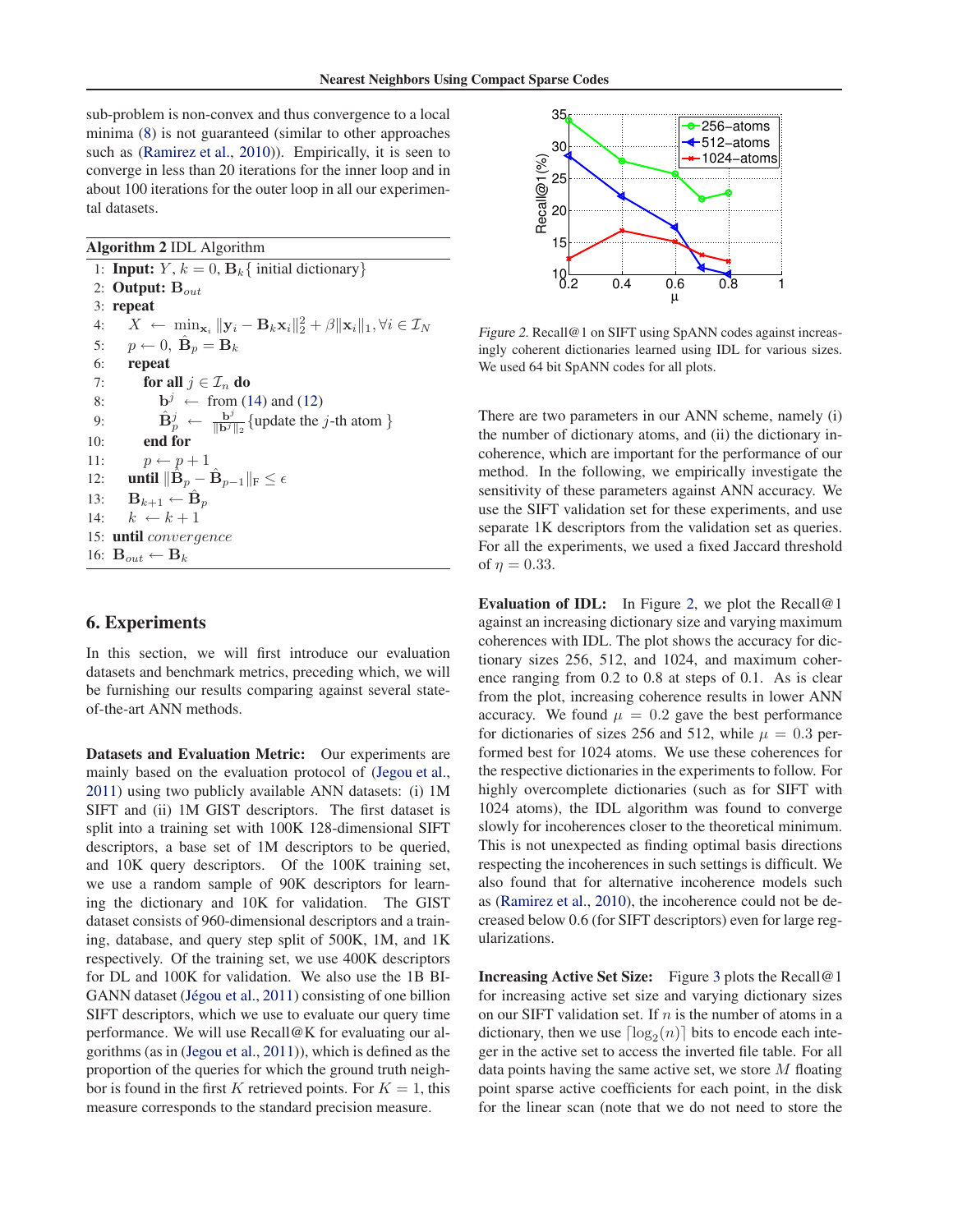<span id="page-6-0"></span>

Figure 3. Recall@1 against increasing number of bits for SIFT (i.e., increasing active-set size), for different dictionary sizes and number of sparse coefficients stored on the disk (for linear scan).

original descriptors). In the figure, we plot the recall for  $M = 16$  and  $M = 32$  corresponding to the largest M coefficients in the sparse codes for the database descriptors. As expected, the plot shows that the recall increases with an increasing SpANN code length and larger values of M. We use  $M = 32$  for our SIFT experiments and  $M = 64$  for GIST.

**Recall against K for SIFT:** We now present comparisons against the state-of-the-art methods. We compare our method to (i) Spectral Hashing (SH) [\(Weiss et al.,](#page-8-0) [2009](#page-8-0)), (ii) Product Quantization using 16 cells (PQ-IVFADC@16) [\(Jegou et al.](#page-8-0), [2011](#page-8-0)), (iii) PQ with asymmetric linear scan (PQ-ADC), (iv) Shift Invariant Kernel Hashing (SIKH) [\(Raginsky & Lazebnik,](#page-8-0) [2009\)](#page-8-0), (v) Iterative Quantization (ITQ) [\(Gong & Lazebnik](#page-8-0), [2011\)](#page-8-0), and (vi) Cartesian K-Means (CKMeans-AD). The results for these methods are taken from their respective publications (except SIKH, which is our implementation). Figure  $4(a)$ compares the Recall@K of SpANN codes generated using 256 atoms against these methods. All the methods (including ours) used 64 bits for hashing. As is clear from the plot, SpANN codes outperform the next best method (PQ-IVFADC@16) by about 12% at Recall@1, while performing competitively for higher values of  $K$ . Note that, methods such as PQ-ADC (that show better Recall@1000) uses an exhaustive search on the entire dataset to achieve high recall, while our method uses only about 2% (20,061 out of 1M points) to achieve 83.1% recall, which we believe is a significant gain. In Figure [4\(b\),](#page-7-0) we compare the Recall@K against other sparse ANN methods such as (i) [\(Cherian et al.](#page-8-0), [2012\)](#page-8-0), (ii) using a dictionary learned with the classical DL formulation, and (iii) using an incoherent dictionary learned using [\(Ramirez et al.,](#page-8-0) [2010\)](#page-8-0). All these other methods used 256-atom dictionaries and 64-bit codes. We also compare to other sizes of the dictionaries, demonstrating performance significantly better than other sparse ANN methods.

| <b>Dataset</b> | # atoms | # $($ R@1) | # $(R@100)$ |
|----------------|---------|------------|-------------|
| <b>1M SIFT</b> | 256     | 3.769      | 9.760       |
| 1M GIST        | 1024    | 10.354     | 84.234      |

Table 1. Avg. number of code comparisons in the inverted table for Recall@K (R@K) on 1M SIFT and 1M GIST datasets with 64-bit SpANN codes.

**Recall against K for GIST:** In Figure [4\(c\),](#page-7-0) we show the Recall@K performance for 960D GIST descriptors. Through the validation set, we found a dictionary of size 1024 atoms demonstrated an optimum trade off between sparse coding time and recall accuracy. In the figure, we plot the Recall@K for K varying from 1 to 1000, and compare it with other state-of-the-art methods listed above. We also show the retrieval performance of (i) coherent dictionary (DL) learned using the classical DL, and (ii) incoherent DL learned using [\(Ramirez et al.](#page-8-0), [2010](#page-8-0)). All the methods used 64-bit codes, while the DL methods used the same number of atoms. We find that our SpANN codes outperform the next best method (PQ-IVFADC@8) by about 9% at Recall@1 and by about 21% at Recall@100. We point out that the performance of classical DL was found to be poor (recall@K less than 4%) for all K on this dataset. Plots for all comparison methods are taken from their published works.

**Retrieval Time:** We used the BIGANN dataset for this experiment which consists of one-billion SIFT descriptors. For improving query performance on this huge dataset, we initially used K-Means with 1K centroids to partition the dataset, followed by using separate hash tables for each partition to index the SpANN codes. The codes are binary encoded using Bloom filters so that computing Jaccard overlap is reduced to finding Hamming distances. While querying, we first find the K-Means centroid nearest to a given query, later querying the inverted indices in the corresponding data partition. For K-NN retrieval, we might need to look at multiple such partitions. To further improve the efficiency, we used a query expansion scheme loosely based on the method of [\(Chum & Matas,](#page-8-0) [2010\)](#page-8-0) in which we query indices in the order of their probability of being in the active set (found using the training set).

Our timing comparisons are based on a single core 2.7 GHz AMD processor with 32GB memory. We used the SPAMS toolbox [\(Mairal et al.](#page-8-0), [2010](#page-8-0)) for sparse coding. It took a few microseconds on average to sparse code each SIFT descriptor for all our dictionary sizes, while it took less than a millisecond for each GIST descriptor. In Figure [5,](#page-7-0) we show the average query time for SpANN codes (∼64 bits) when the database size increases from 1M to 1000M. Our implementation was primarily in MATLAB with optimized C++ routines for accessing the inverted file table.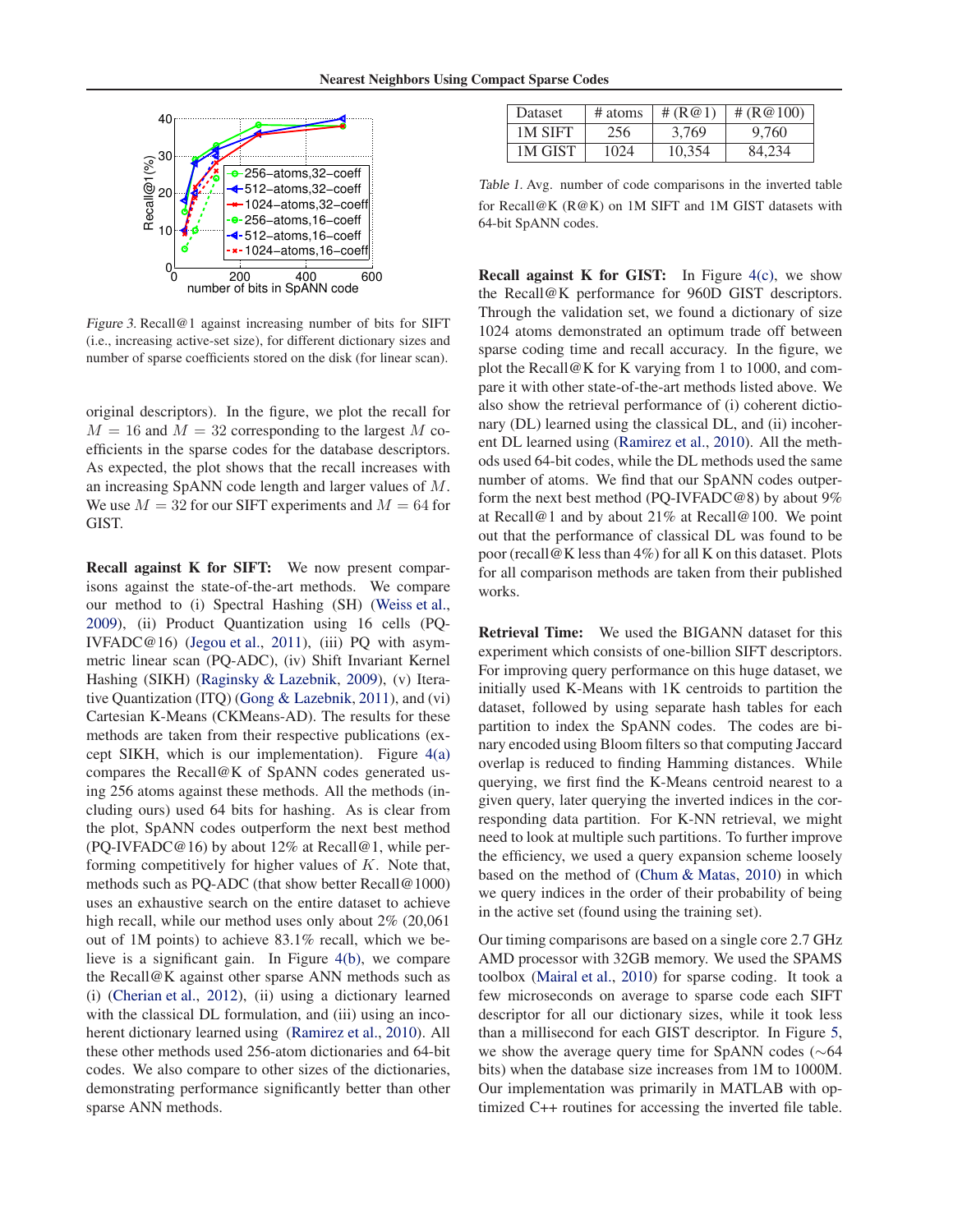<span id="page-7-0"></span>

Figure 4. (a) Recall@K for 1M SIFT descriptors against state-of-the-art ANN methods, (b) Recall@K for 1M SIFT descriptors against other sparse ANN methods, and (c) Recall@K for 1M GIST descriptors against state-of-the-art ANN methods and using dictionary learned using other methods.



Figure 5. Avg. query time for 64-bit SpANN codes on the 1B SIFT dataset. Increasing the dictionary size spreads the SpANN codes in the inverted list; as a result, the query time improves.

The plot shows that our method offers competitive query time when compared to results reported in earlier works such as [\(Jegou et al.,](#page-8-0) [2011](#page-8-0)) on the same dataset. In Table [1,](#page-6-0) we show the average number of data points accessed from the inverted table for the two datasets.

#### **7. Conclusions**

This paper introduced SpANN codes for efficient approximate nearest neighbors using sparse coding. After exploring several theoretical properties of ANN using SpANN codes, we showed that their robustness is tied to the incoherence of the sparse coding dictionary. Using this observation, we proposed a novel incoherent dictionary learning formulation and an efficient method to solve it. Our experiments demonstrated the adequacy of our scheme for efficient ANN retrieval. An issue that remains to be addressed is when data is very sparsely distributed in space; as a result, there might not be sufficient overlap between SpANN codes of nearby data points. One way to tackle this problem is to use hierarchical dictionary learning, investigations into such a scheme is an interesting future work.

#### **Acknowledgements**

The author would like to thank Dr. Julien Mairal, Dr. Vassilios Morellas, and several anonymous reviewers for useful feedback.

#### **References**

- Aharon, M., Elad, M., and Bruckstein, A. K-SVD: An algorithm for designing overcomplete dictionaries for sparse representation. *TSP*, 54(11):4311–4322, 2006.
- Arora, S., Ge, R., and Moitra, A. New algorithms for learning incoherent and overcomplete dictionaries. *arXiv preprint arXiv:1308.6273*, 2013.
- Babenko, A. and Lempitsky, V. The inverted multi-index. In *CVPR*, 2012.
- Benedetto, J. J. and Kolesar, J. D. Geometric properties of grassmannian frames for r 2 and r 3. *Journal on Advances in Signal Processing*, 2006, 2006.
- Beyer, K., Goldstein, J., Ramakrishnan, R., and Shaft, U. When is nearest neighbor meaningful? *Database Theory*, pp. 217–235, 1999.
- Bloom, B. H. Space/time trade-offs in hash coding with allowable errors. *Communications of the ACM*, 13(7): 422–426, 1970.
- Boix, X., Roig, G., Leistner, C., and Van Gool, L. Nested sparse quantization for efficient feature coding. In *ECCV*, pp. 744–758. Springer, 2012.
- Broder, A. Z. On the resemblance and containment of documents. In *Compression and Complexity of Sequences*. IEEE, 1997.
- Cheng, H., Liu, Z., Hou, L., and Yang, J. Sparsity induced similarity measure and its applications. In *TCSVT*, 2012.